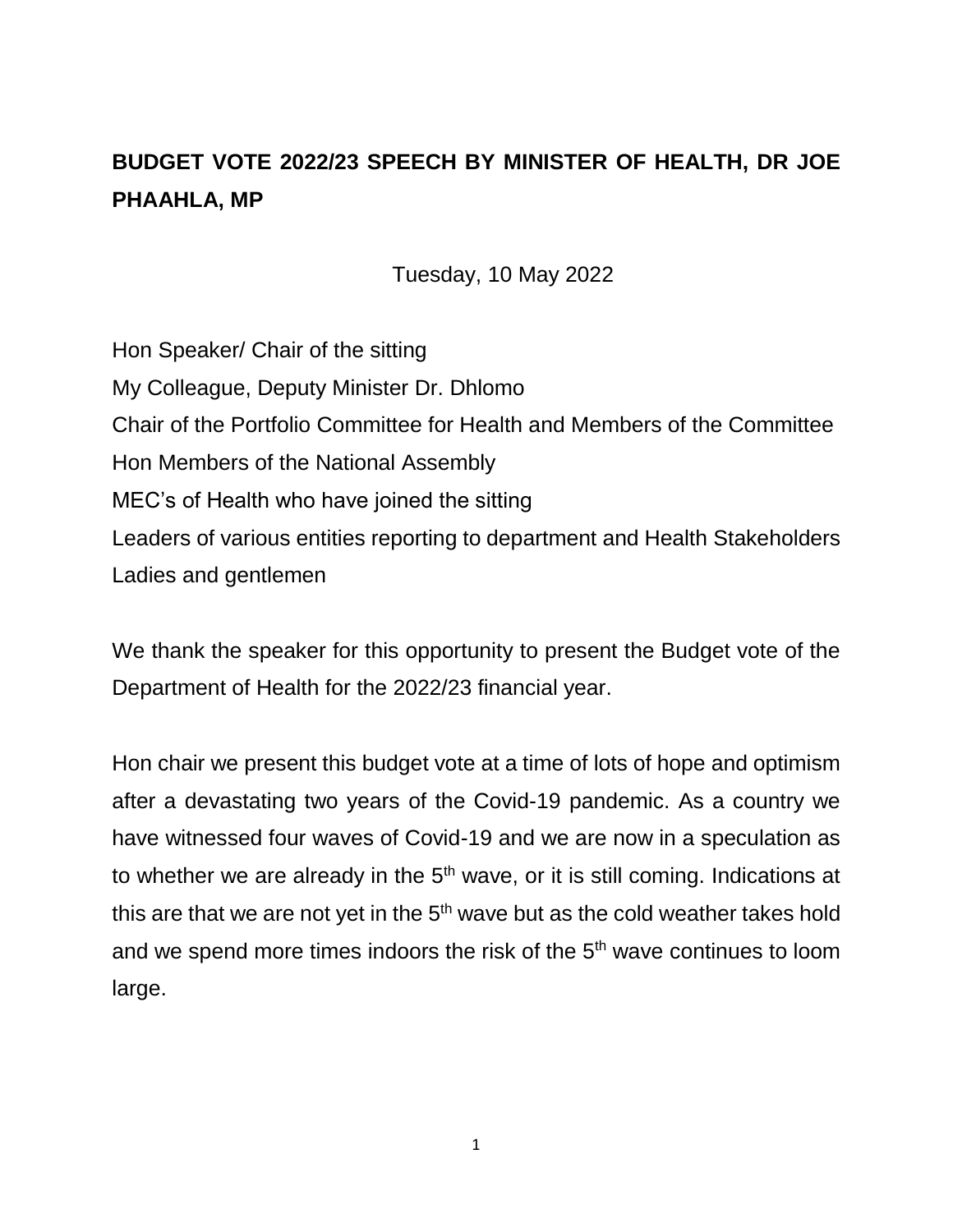Over the four waves we have lost loved ones, family and friends, work colleagues, national leaders and icons from various aspect of life including National, Religions, Traditional and Business leaders. Even to the houses of parliament have not been spared.

We thank the leadership provided by the government of South Africa under President Ramaphosa for not only guiding the nation throughout these turbulent times but for mobilizing all of society behind the mitigation interventions. I wish to restate again the measures that government took utilizing the Disaster Management Act were meant to protect the people of South Africa against the harshest impact of Covid-19.

All of us will remember the images we saw of the devastation the various parts of the world in various continents such as Europe; US and Brazil etc. We are grateful that while our country has also suffered a lot including the loss of more than hundred thousand lives, devastation to the economy with massive job losses, our health services while it struggled especially under first three waves, never collapsed under the pressure.

We thank leaders of all sectors of society for working together with government. We wish to assure all South Africans, that as government we get no joy in inconveniencing you from time to time with restrictions. We say sorry where we have wronged you but please be assured that all interventions were meant and are still meant for all of us to avoid severe impact of Covid-19.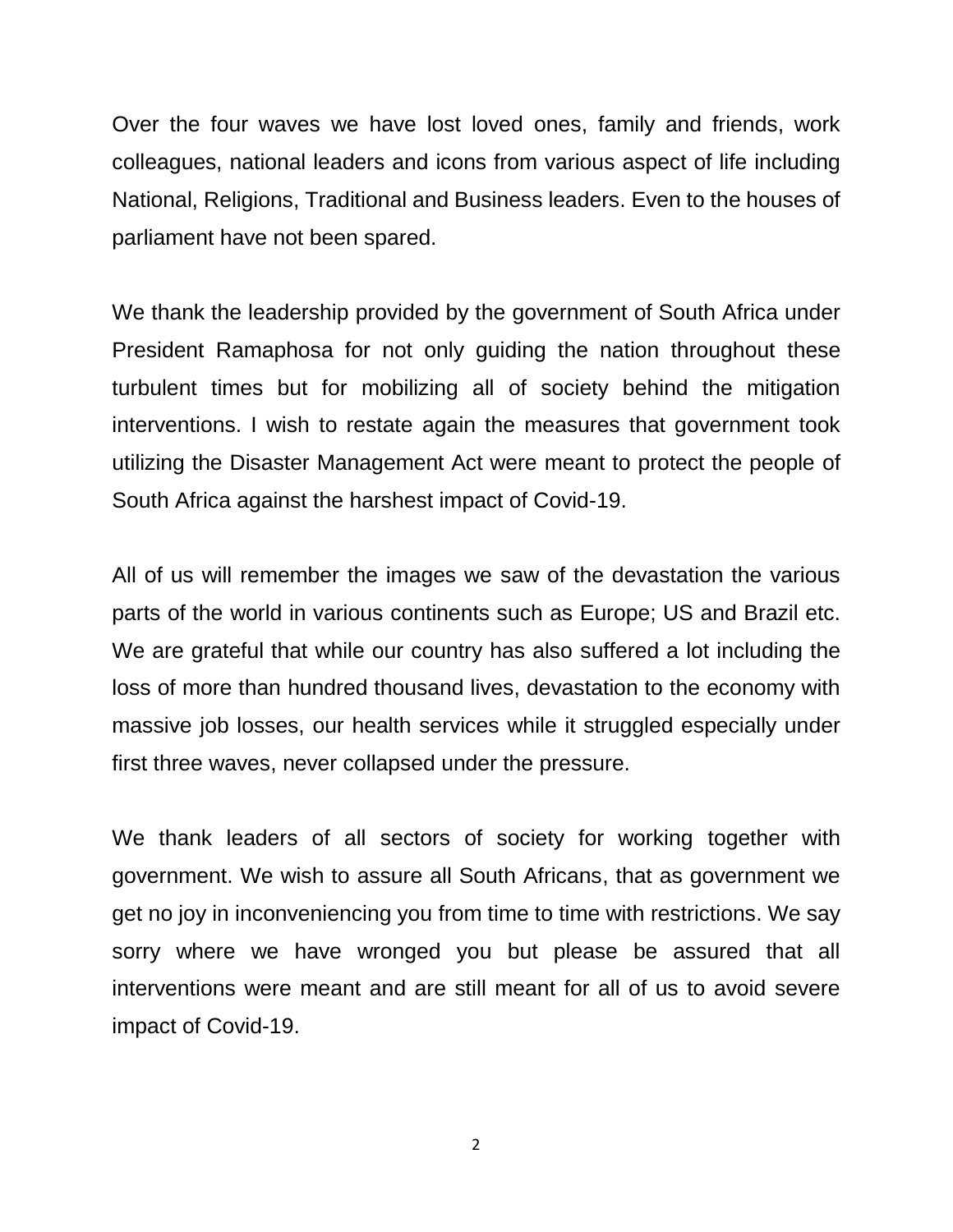We completely disagree with armchair critics who argue that we should drop all public health measures and just let the virus spread at will and only worry about whether hospitals are full or not.

While the pandemic has derailed some of our programmes as we had to redirect all resources, we have also had positive experiences and lessons during this period. We have learned to work as government from local to national, and bring in skills and expertise from our entities.

We have learnt on how to work together with private sector, from securing of commodities such as PPEs, diagnostics, therapeutics and even more securing and administering vaccines. We have learned how to work with our scientists to guide our intervention, not always easy because scientists themselves do not always agree as is the case in other aspects of life.

From where we were last year this time, we have made lots of progress with our vaccination programme. As of yesterday, we have administered 35, 182 million vaccine doses to just over 19,717 million adult individuals which is 49, 5% of all adults. Whilst it is the time that over 70% of the population have had contact with the viruses, and therefore we have some natural immunity, the truth is this immunity wares with time and it cannot be boosted. So, while the virus is amongst us, the best defence is vaccination. We have been allocated R2 billion for vaccines in 2022/23 financial year.

I wish to take this opportunity to express our gratitude to our gallant health workers who have been and still remain the frontline warriors against the Covid-19 pandemic, just as they have done so against HIV and Aids, TB and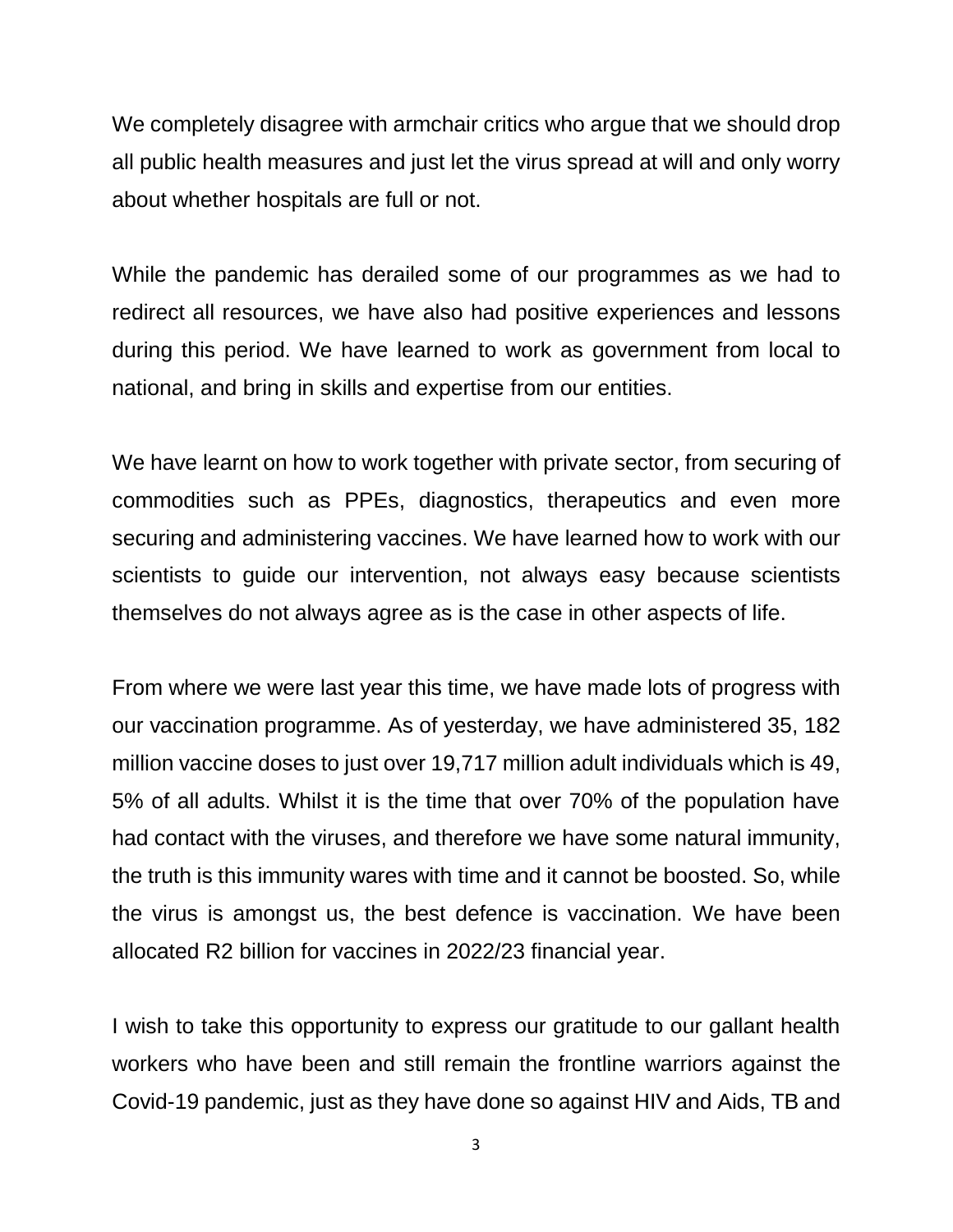Non-Communicable Diseases. They have risked their own health and their families' health, and many have paid with their own lives. We paid tribute to them and their families, and may the souls of these compatriots who lost their lives to this pandemic including health workers rest in eternal peace.

## Honourable Chairperson

In this financial year our major focus will be on the recovery of our comprehensive health services. We have already agreed with all MECs that going forward the key is to integrate the mitigation against Covid-19 into our comprehensive basket of services from Primary Health Care (PHC) levels upwards including the vaccination program which must increasingly be part of our comprehensive services.

We want to refocus on improving the quality of services as guided by various policy documents especially the NDP and the Presidential Health Summit of 2018, and the Health Compact signed in 2019 by various stakeholders. We again call on everyone above the age of 12 who has not yet vaccinated to go to the nearest station and get jabbed.

Our budget allocation for this financial year 2022/23 is a total of R64,5 billion, of which 86% or just around R55 billion would be transferred to provinces as Conditional grants to support various activities such as the HIV and Aids, TB and STT programmes, support for human resources including medical interns and Community Services Doctors, and also significant allocation for infrastructure support.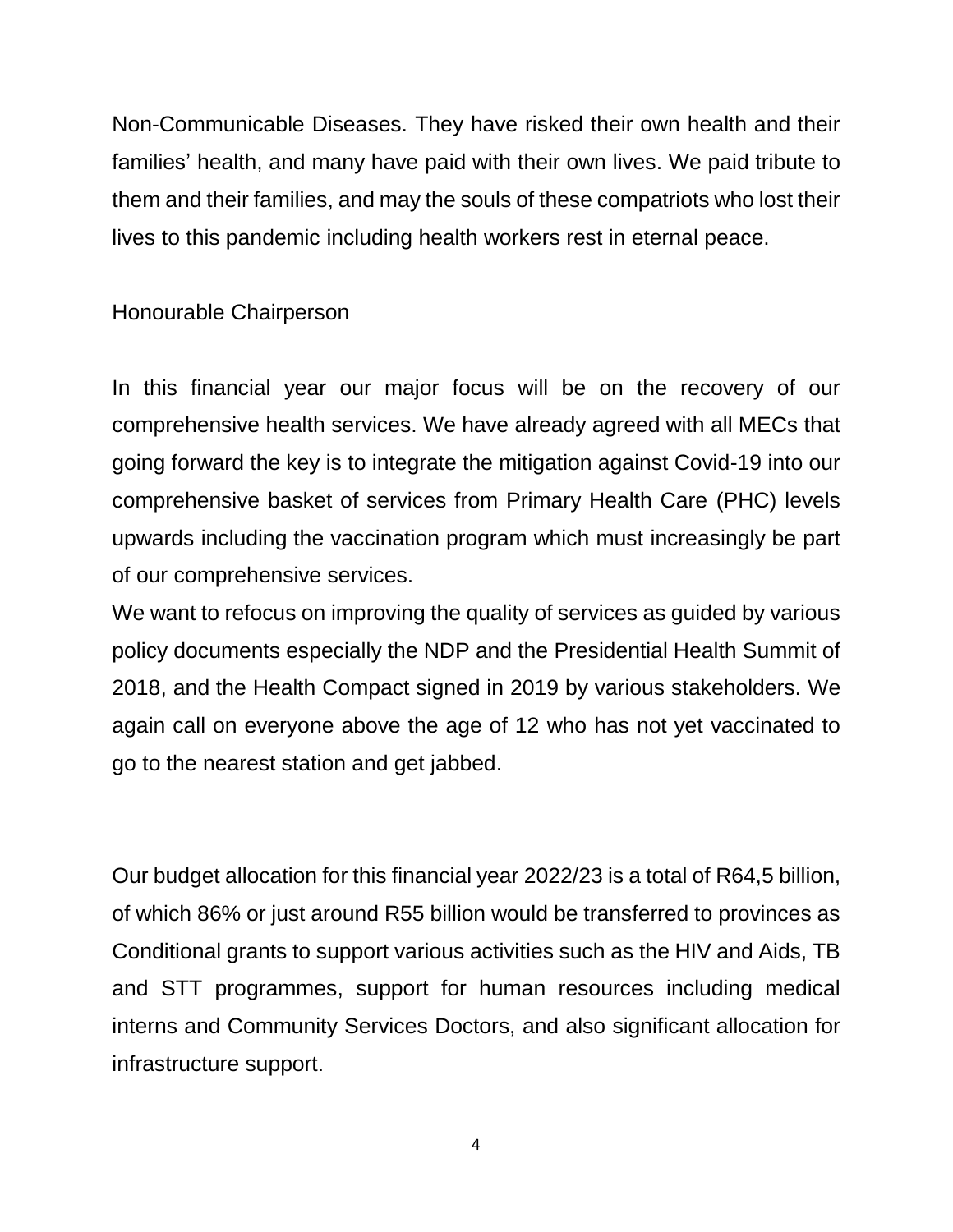We are, however, concerned that in the medium term the Health Budget will be going down by 1,7% each year before even factoring in inflation, which cannot be good for health services in the country.

Honourable Chairperson

As a government of the ANC, we are committed to the attainment of the Universal Health Coverage for all South Africans. We urge all members of Parliament to support the NHI Bill, which is in front of the Health Portfolio Committee as an instrument for Universal Health Coverage. In the meantime we are laying the foundation for a strong public health system, which will underpin an integrated health service for the country.

The Covid-19 has facilitated closer cooperation with private health sector, from sharing hospital beds availability to common platform for reporting on Covid-19 tests an a common recording system for vaccination, the EVDS which is wholly owned by the National Department of Health.

Within this budget allocations made under NHI are essentially meant for strengthening the public health delivery platform such as targeted infrastructure upgrades across the country, contracting private PHC doctors, acquiring of oncology services and also adding more capacity for mental health services.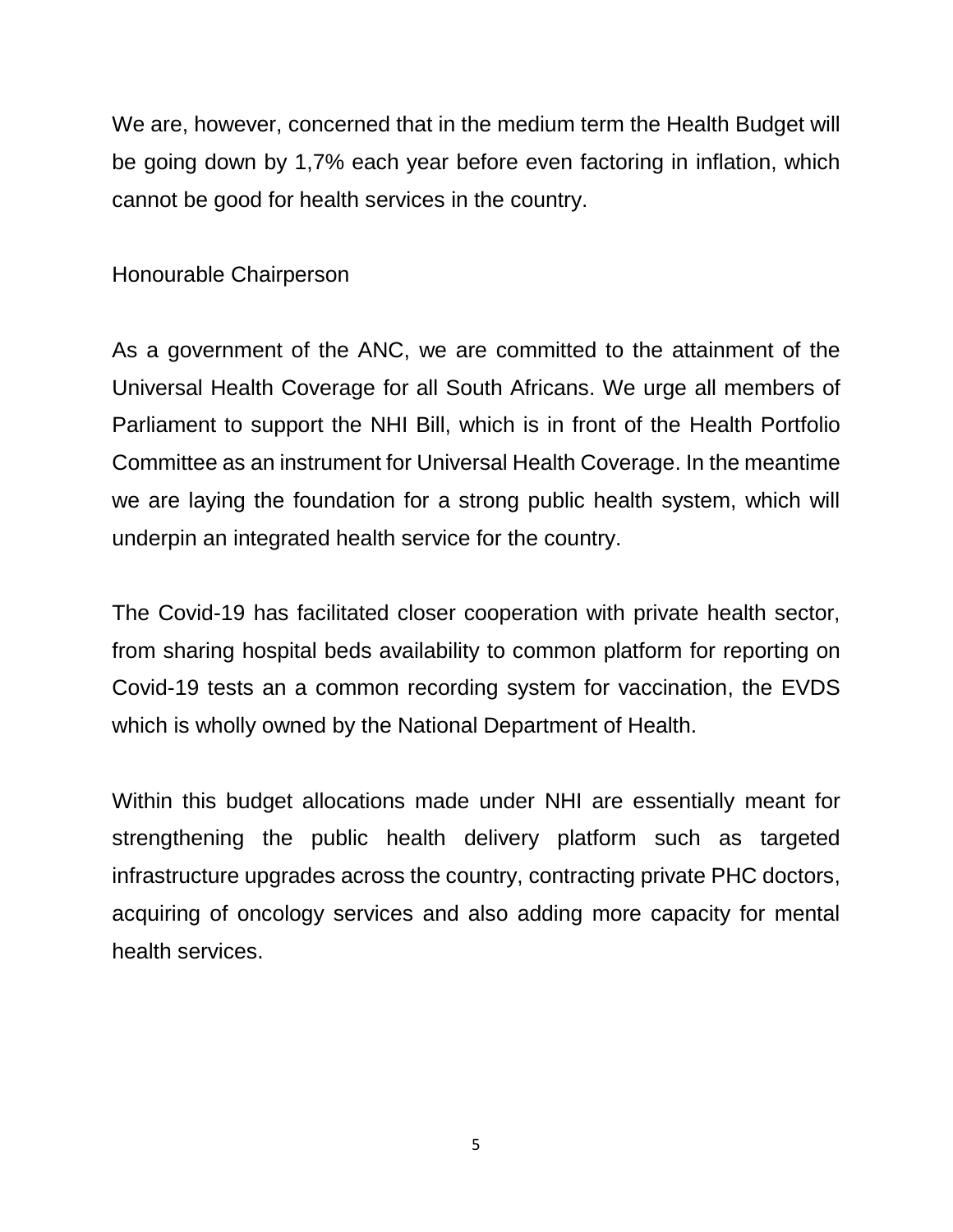We also have a ring-fenced amount to prepare for implementation of the NHI such as the benefits design and pricing, provider accreditation, management of health products procurement, further development of the digital information systems and developing risk management and anti-corruption systems.

A lot of progress has been made with Health Patient Registration system, which has now registered more than 57 million South Africans in 3 111 health facilities. Further work has been done towards the establishment of the single, portable patient record system with interoperable digital system.

Improvement of quality of service at public health facilities will be a major focus in this financial year. Already 21 quality learning centres have been established in the country with 102 hospitals, including private ones, 90 PHCs and 25 EMS participating in the program. Good quality health infrastructure, including its maintenance is key towards achieving good quality public health service.

The NDOH works with Provincial Health departments and their Infrastructure departments to deliver on this. In this financial year, an amount of R1,5 billion will be managed by the NDOH to support various infrastructure projects in NHI pilot districts with contracts already issued for Siloam Hospital in Limpopo and the Zithulele and Bambisanani District Hospitals both in the OR Tambo District, in the Eastern Cape.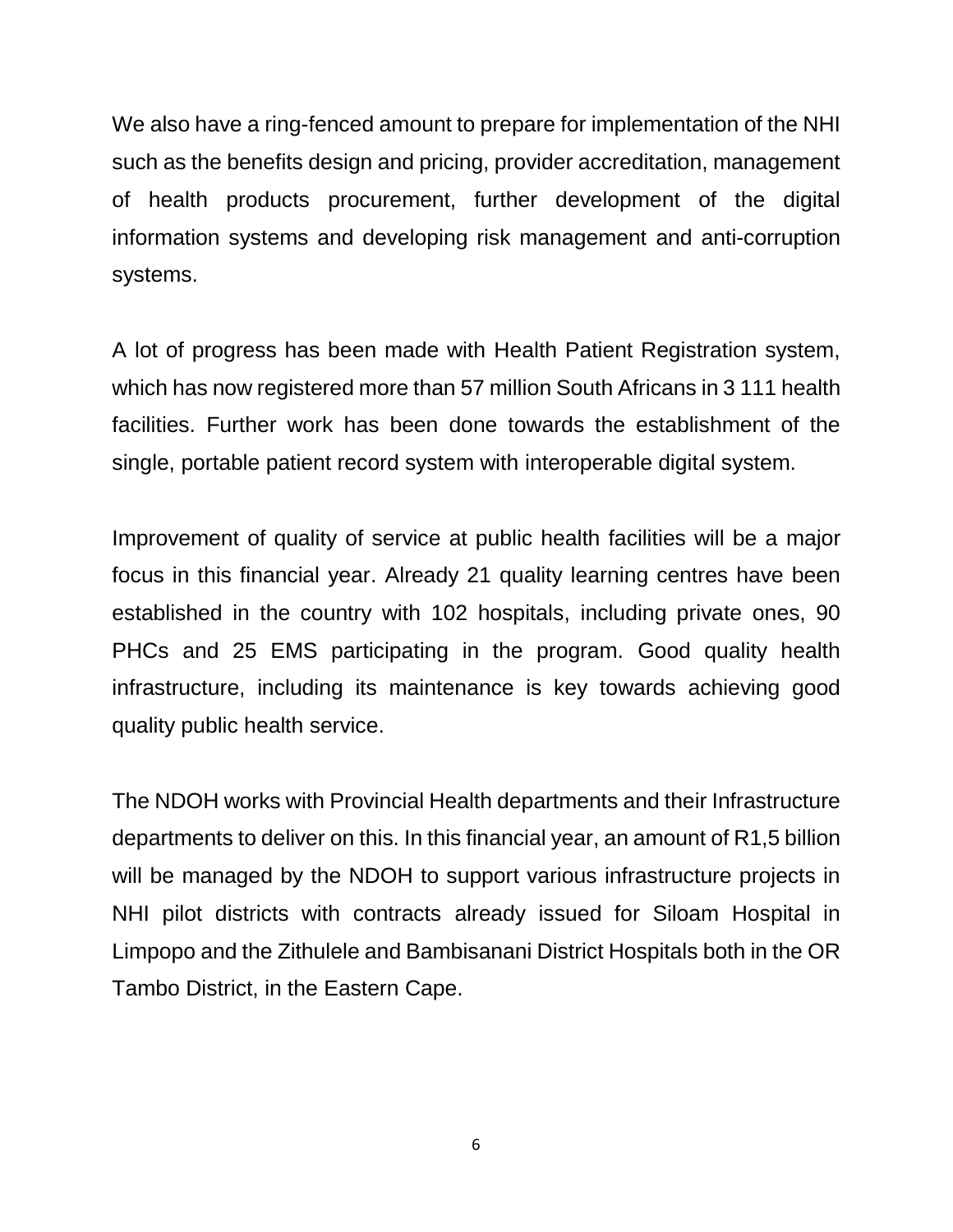The contracts for the multi-billion-rand Limpopo Academic Hospital is also expected to be issued this year. In the past financial year 51 clinics and Community Health Centres were constructed or revitalized, and 21 hospitals were revitalized. In terms of backlog maintenance, 50 projects are currently under construction.

Honourable Chairperson

In the current financial year, provinces will share R6, 8 billion in direct conditional grants managed by them under the Health Facilities Revitilisation grants to construct, revitalize, maintain hospitals, clinics and other facilities. Staffing of health facilities is the key to the improvement of quality service.

The Presidential Stimulus Package, which was announced by the President in 2020 for Covid-19 was continued in 2021/22, and this enabled provinces to employ over 73 000 additional staff, many of them on short-term contracts.

All provinces have experienced challenges in the current financial year as the allocated amounts for Covid-19 have been reduced due reduced burden. Additionally, 2 429 medical interns, community service personnel, amongst them doctors, nurses and pharmacists were employed. We are grateful for an additional R2,1 billion over the next two financial years allocated for medical interns.

Progress has been made with regards to the stability in the employment of more than 47 000 Community Health Workers (CHWs), even though more work still needs to be done to finalise the nature of their long-term engagement. Going forward, we need to make sure the implementation of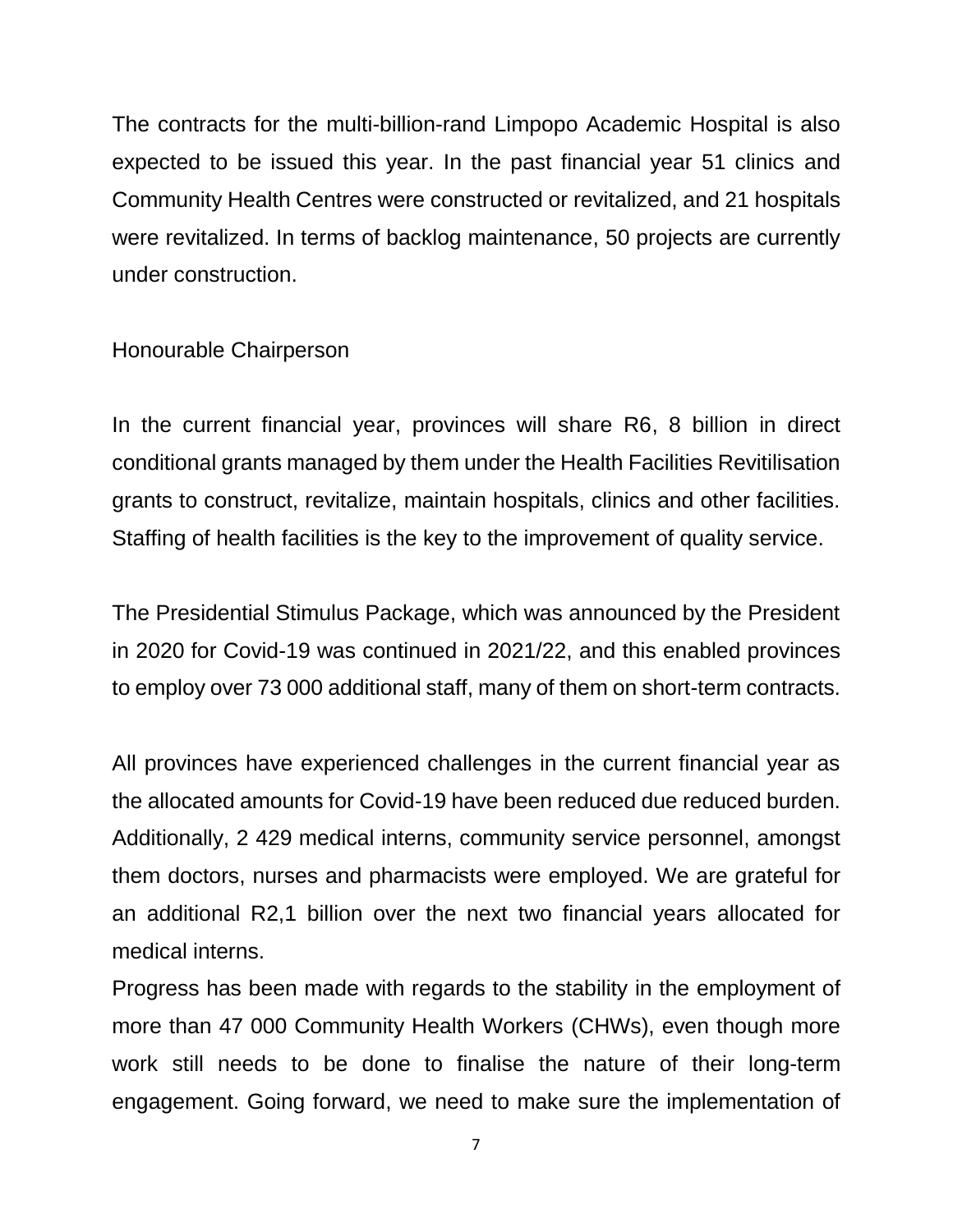the 2030 Human Resource for Health Strategy. We regard this cadre of CHWs as very essential to the sustainability of PHC, focusing on health promotion, prevention, adherence to treatment for HIV and Aids, TB and NCDs. A total amount of R5,4 billion is allocated in this financial year to support various aspects of Health Professions training in provinces, including additional personnel where necessary.

Honourable Chairperson

We have made a lot of progress over the last 13 years in our fight against HIV and Aids. The Tembisa model estimates that 8 million were HIV positive in 2021 with prevalence of 13,4%. As on June 2021 the number of people on ART was 5.4 million, meaning that there is a gap of over 2 million who are projected to be HIV positive but not on treatment. Our major concern is continued spread amongst young people, especially young girls. Our policy is currently to provide treatment for everyone who tests positive to achieve viral suppression and reduce transmission.

A key strategy is to provide widespread testing especially index testing of contacts, starts on treatment and maintain the treatment. We make this available at all points of care where the testing is done, including at mobile clinics.

Our target is to scale-up treatment by another 700 000 this year to above 6 million people. Our treatment coverage of those who know their status has slipped to only 76% since the Covdi-19 pandemic. Because of the pandemic we have missed on 90/90/90 target for 20230 and hope to catch up this year and reach 95/95/95 by 2025.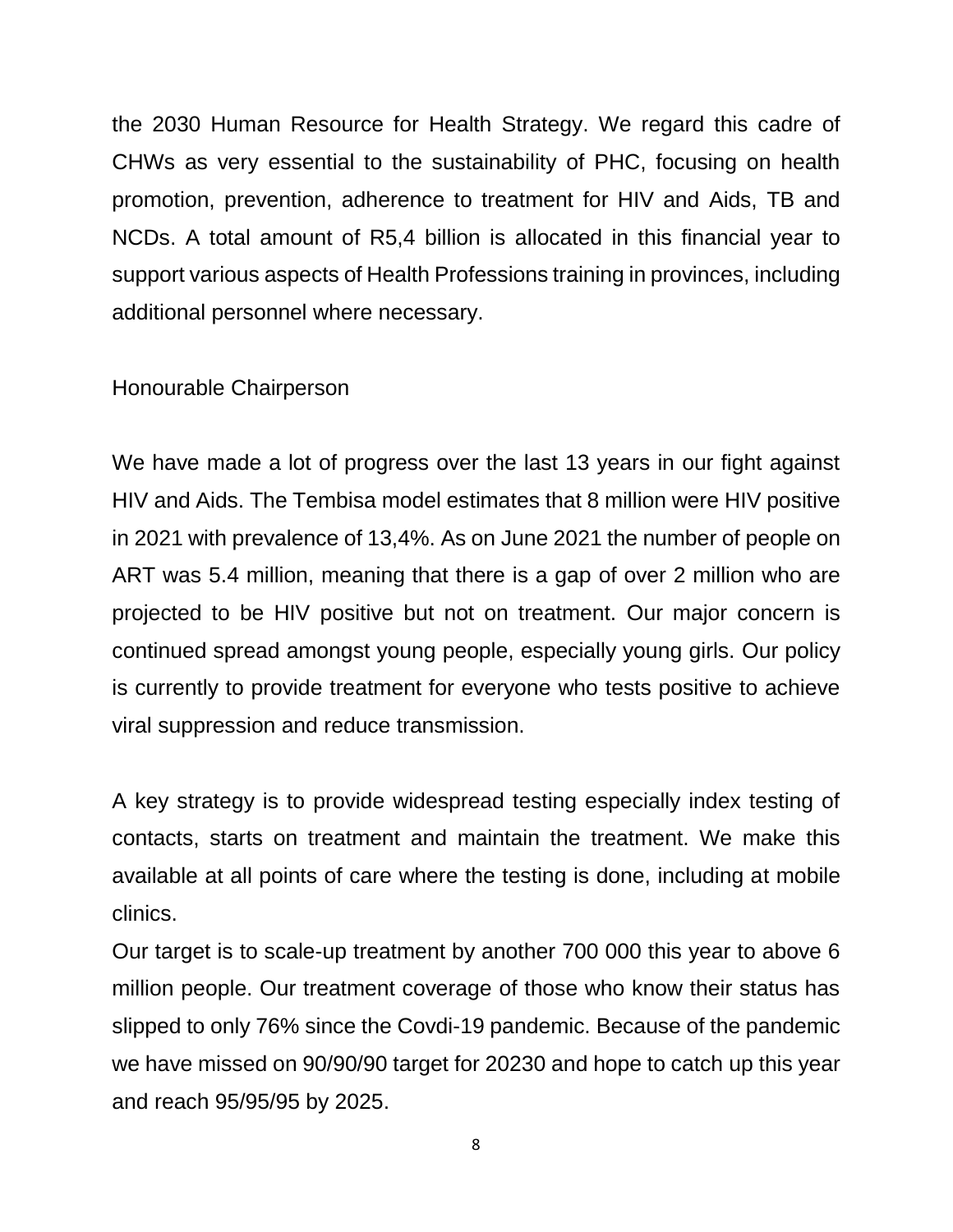An amount of R24 billion has been allocated this financial year to fights the AIDS epidemic. We thank a member of partners key amongst them PEPFAR and the Global Fund who are making a huge contribution to our fight against HIV and TB.

TB remains a leading cause of death in South Africa and in terms of infectious diseases it's slowly second to Covid-19. The Covid-19 pandemic has caused a setback in screening, testing and treatments with success rate of treatment falling from 80% to 76% in September 2021. Working under SANAC, a recovery plan has been agreed by all stakeholders.

Honourable Chairperson

The sexual and reproductive Health Services were not spared by Covid-19 disruptions, we saw reduced screening for CA of the cervix, we also saw reduced uptake of family planning services. What did not reduce significantly is Antenatal care before 20 weeks remaining at 68.8% in 2021. The National Department of Health will be introducing HPV testing for cervix in three provinces, Eastern Cape, Gauteng and KZN. Also will work with partners to introduce self-sampling for CA cervix for venerable groups such as sex workers and women with HIV.

Covid-19 has led to deterioration in maternal mortality ration having coming down from a high of 145/100 000 before 2020, and came down to 88/100 000 but now in March 2022 was at 120/100 000, which is a setback. Recovery plan includes mentorship of newly qualified clinicians and midwives and maternity care packages for frontline staff.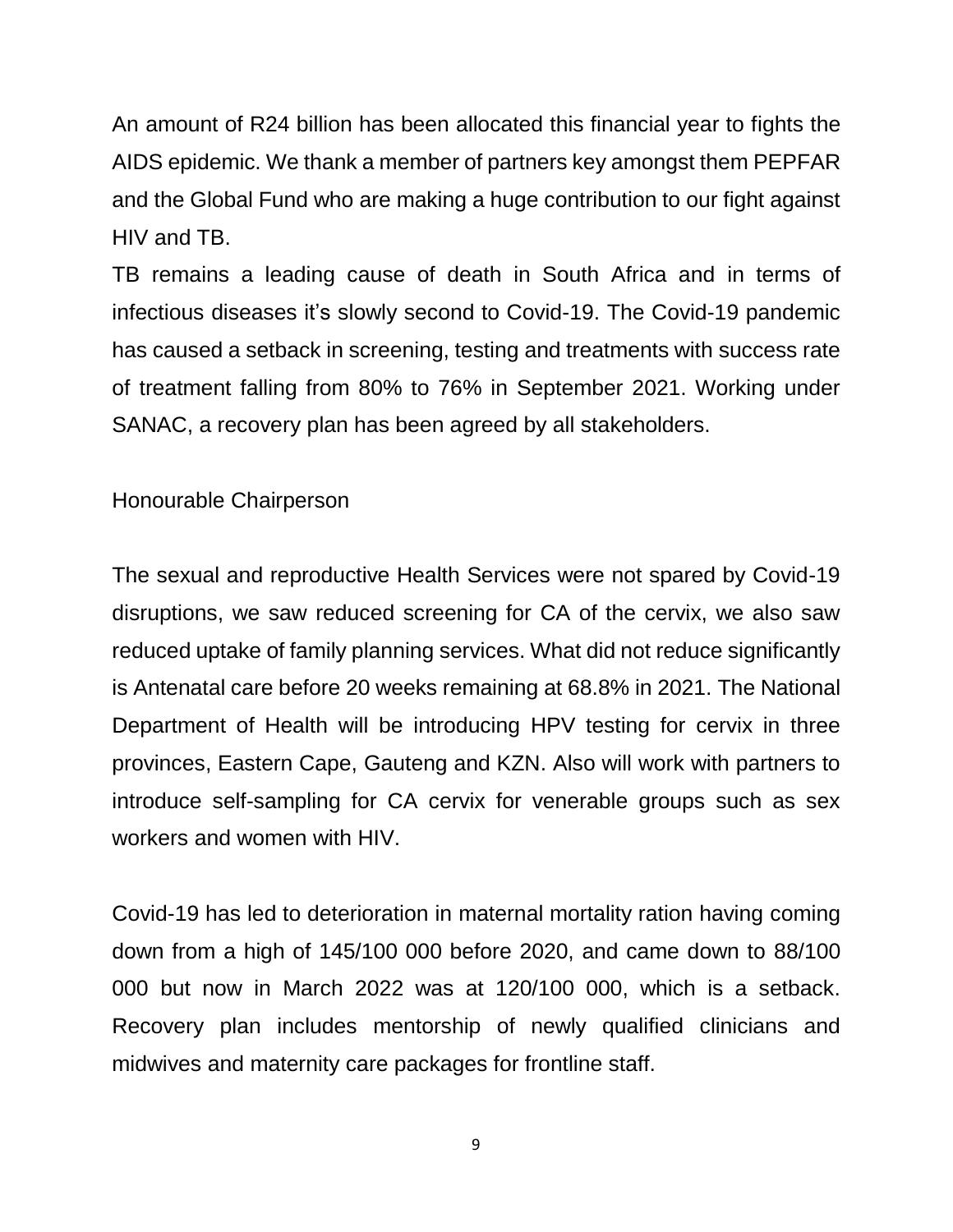Despite Covid-19 there are promising trends in terms of infant mortality in 2020 which if it is maintained will lead to infant mortality of less than 20/1000 live births and under mortality of less than 25/1000 live births by 2024. While immunization did not suffer at the light of Covid-19 lockdowns, they have recovered sufficiently late in 2021 to again at 83,6% with 82,2% receiving two doses of measles vaccine compared to 80,2% in 2019 and 77,3% in 2020.

These figures show success in catch-up of child immunization campaign. We will remain focused on management of preventable diseases such as pneumonia, diarrhoea and HIV. Access of sexual and reproductive health services for adolescents will also remain a priority.

Honourable Chairperson

Medico-Legal claims are a drain on vital and scarce resources to save lives, we need to put a stop on this before they collapse the health services. The key intervention includes improved clinical management and record keeping. We also need to deal with unscrupulous legal firms.

We aim to reduce the liability by 80% by 2024. We have introduced a transversal system shared by participating provinces which provides:

- I. Case Management systems
- II. Forensic investigation

And the overall improved management. Some legal firms have been referred to the SIU.

Honourable Chairperson and Honourable Members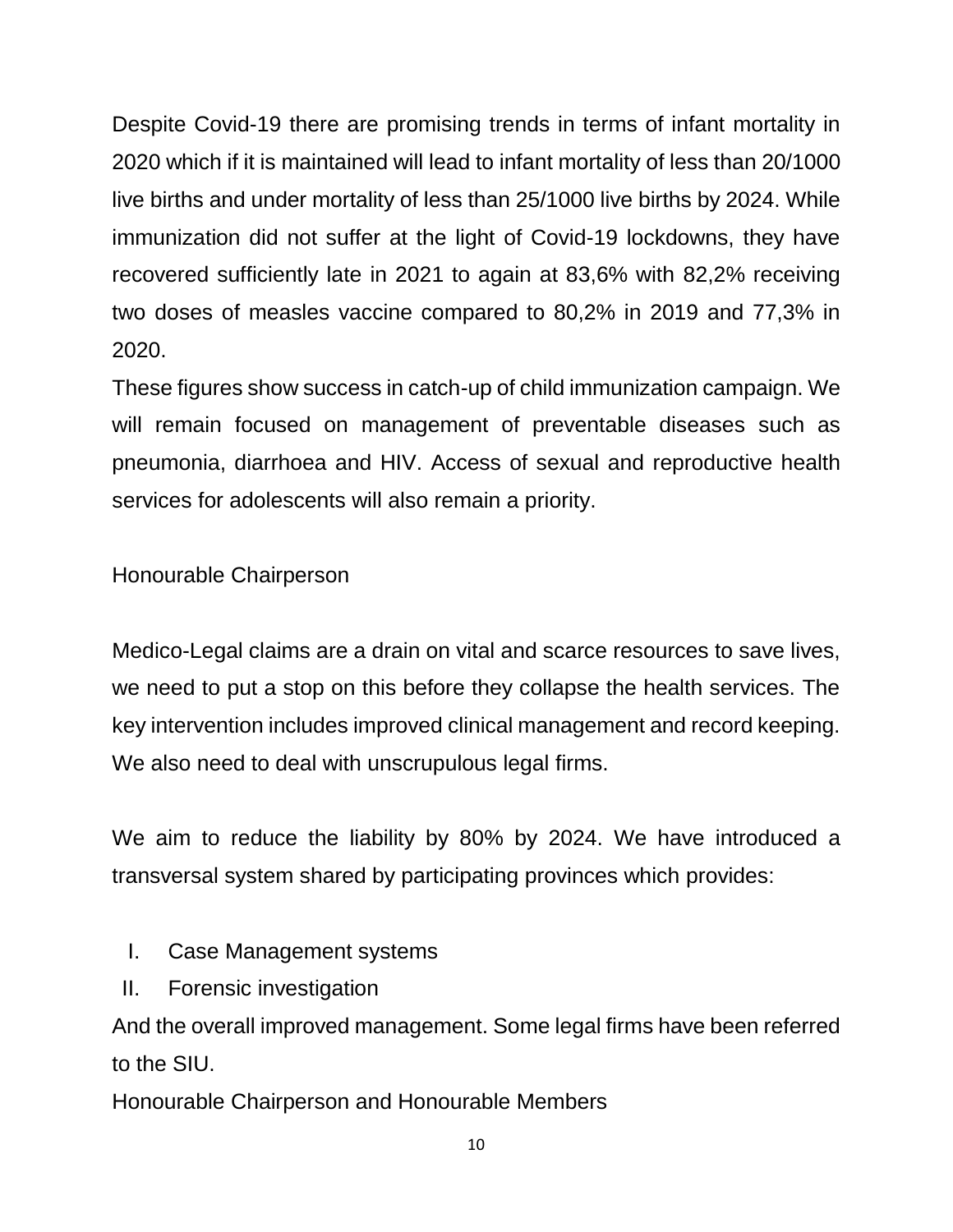Because our health facilities function under a lot of pressure on a daily basis we tend to miss the excellent work that have been done under trying circumstances. One such reminder is the accomplishment by the stroke unit at Steve Biko academic hospital which was awarded the Diamond Stroke award during the 8<sup>th</sup> International European Stroke Congress was held a few days ago on 05 May 2022.

This is the first and only international accredited stroke unit in South Africa. We congratulate the hospital and the unit for this accolade.

Honourable Members

The last two years have been difficult and challenging as we battled, he Covid-19 pandemic here in South Africa, but together with the of the world. It has taught the world that no one is safe until all of us are safe and that international and national solidarity is the answer to defeating the pandemic.

We appreciate the leadership of our President, President Ramaphosa in mobilizing the African continent to act together and mobilizing leaders of the developed world to share in the tools to fight the pandemic such as diagnostics, therapeutics and vaccines. Both at the AU and African CDC and the WHO levels the move now is to make sure that we are prepared to end this pandemic and ready for future ones.

Our responsibility as the health department is to restore all services and build a resilient health system to the NHI. Let me take this opportunity to thank our national team, the Deputy Minister, DG and management and staff for their hardwork. I thank all MEC's and their teams, all our entities and civil society and private sector for their united solidarity.